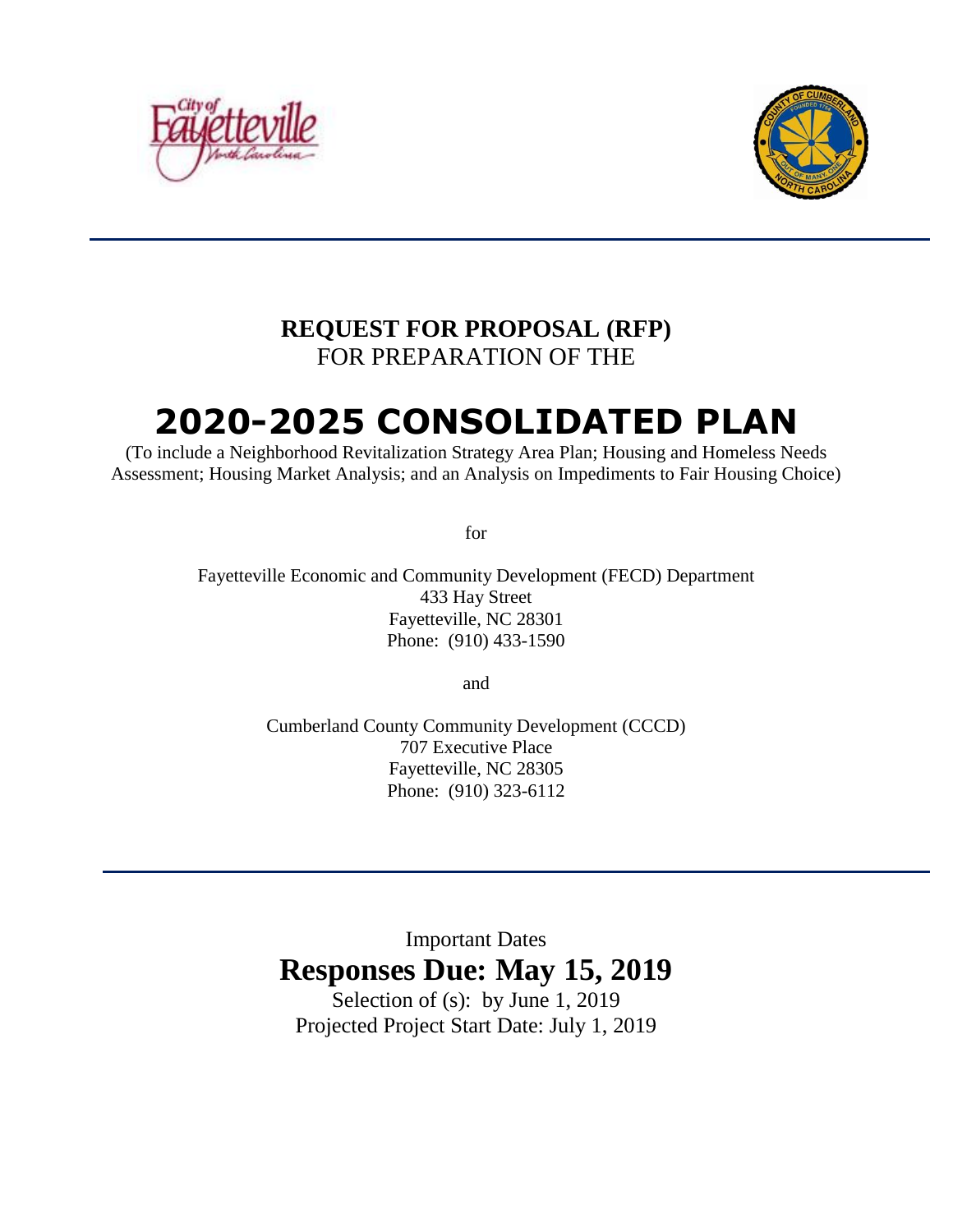## **TABLE OF CONTENTS**

## **Section 1 General Information**

- A. Purpose
- B. Background
- C. RFP Schedule
- D. Existing Background Material

#### **Section 2 Scope of Work**

#### **Section 3 Instructions to Proposers**

- A. Proposals Deemed Responsive to This RFP
- B. Submissions of the Proposal
- C. Deadline for Receipt of Proposals

## **Section 4 Selection Process and Evaluation Criteria**

- A. Selection Process
- B. Evaluation Process/Criteria
- C. Approval of Contract
- D. Ouestions

## **Section 5 General Information and Requirements**

#### **Section 6 Request for Proposal Submission Form**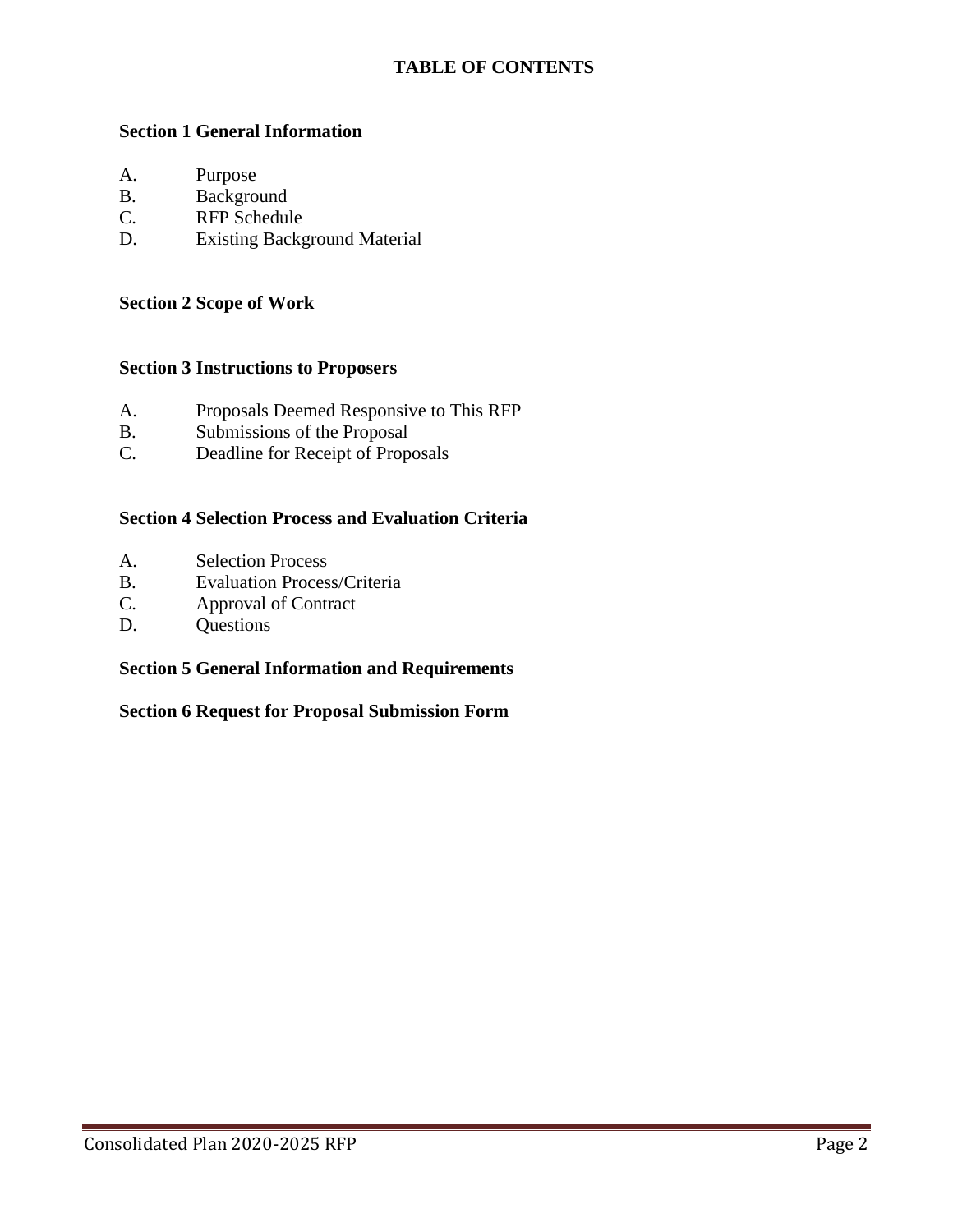### **SECTION 1 GENERAL INFORMATION**

#### A. PURPOSE

The purpose of this Request for Proposals (RFP) is to solicit proposals from qualified consultants to assist the City of Fayetteville (City) and County of Cumberland (County), North Carolina in preparing (and submitting as required) its next 5-year Consolidated Plan (FY2020- 2025) and Annual Action Plan (PY2020-2021) pursuant to 24 CFR Part 91, per the IDIS Consolidated Plan Template, as necessary to receive a direct allocation of Community Development Block Grant (CDBG) Funds from the U.S. Department of Housing and Urban Development (HUD). The Consolidated Plan will also include a Neighborhood Revitalization Strategy Area (NRSA) plan for census tracts identified by both the City and County.

In May 2020, the City and County will be required to submit to the U.S. Department of HUD a Consolidated Plan, which will provide the framework for the use of federal Community Development Block Grant (CDBG) and Home Investment Partnerships Program (HOME) entitlement funds for the five-year period: July 1, 2020 through June 30, 2025. The requirements of the Consolidated Plan are set out in HUD regulations at 24 CFR Part 91 (attached).

A Consolidated Plan includes the grantee's needs assessment, market analysis, and strategic plan for addressing priority needs for the period of the plan. An Annual Action Plan provides detail on the grantee's use of CPD funds for a given year. The NRSA plan identifies locally designated areas where geographically targeted revitalization efforts are carried out through multiple activities in a concentrated and coordinated manner.

This proposal seeks a proposer to submit a project report for either one of the options listed below. If the proposer is considering submitting a bid for both options, the bids will need to be submitted separately for each option.

**Option 1:** Preparation of the entire Consolidated Plan, NRSA(s), and the Analysis of Impediments to Fair Housing Choice by the consultant. The requirements are outlined in 24 CFR Part 91, "A Desk Guide for Using IDIS to Prepare the Consolidated Plan, Annual Action Plan, and CAPER/PER", HUD Notice CPD-16-16 (Neighborhood Revitalization Strategy Areas (NRSAs) in the Community Development Block Grant (CDBG) Entitlement Program, and "Fair Housing Guide" attached.

**Option 2:** This option does not seek preparation of the entire Consolidated Plan by the consultant, but only a project report consisting of the components listed below and as required in 24 CFR Part 91, "A Desk Guide for Using IDIS to Prepare the Consolidated Plan, Annual Action Plan, and CAPER/PER", HUD Notice CPD-16-16 "Neighborhood Revitalization Strategy Areas (NRSAs) in the Community Development Block Grant (CDBG) Entitlement Program", and "Fair Housing Guide" attached:

- **1. Neighborhood Revitalization Strategy Area(s);**
- **2. Housing and Homeless Needs Assessment;**
- **3. Housing Market Analysis; and**
- **4. Analysis of Impediments to Fair Housing Choice.**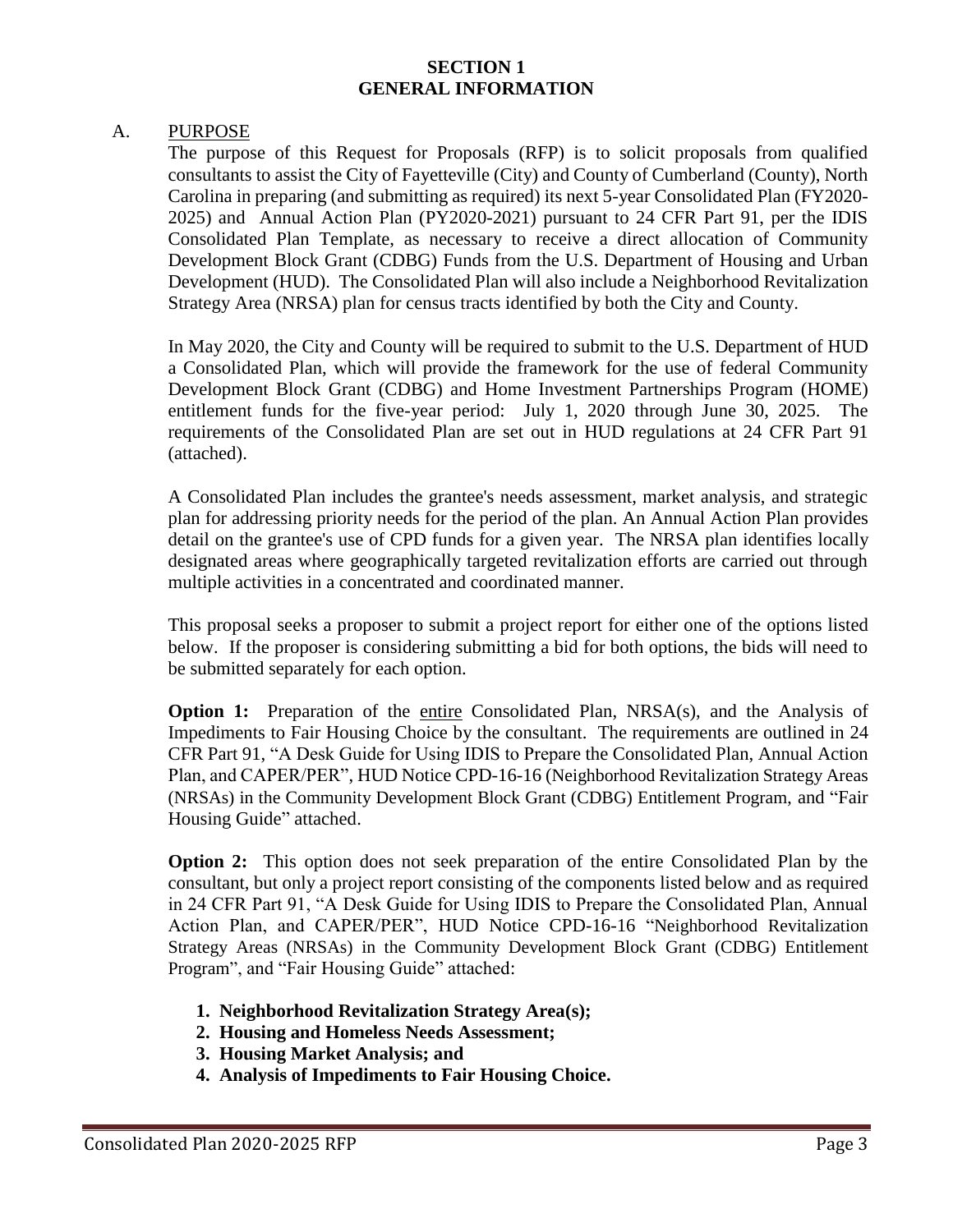The project report for either option will be a vital part of the material used in prioritizing needs and preparing goals, objectives, and strategies for the Plan.

It will be essential for the project report (for either option) to be completed by December 1, 2019, in order to allow enough time to complete the rest of the Consolidated Planning process.

#### B. BACKGROUND

Cumberland County, North Carolina is an entitlement jurisdiction which consists of nine incorporated municipalities (Eastover, Falcon, Fayetteville, Godwin, Hope Mills, Linden, Spring Lake, Stedman, and Wade). Each entitlement jurisdiction is responsible for conducting its own activities within its respective boundaries as well as the administration of the entitlement grants and preparation of all plans and reports.

The City of Fayetteville is an entitlement jurisdiction which covers those areas annexed within its municipal limits, whereas Cumberland County's jurisdiction covers the remaining seven incorporated municipalities as well as the unincorporated areas of the County. The two military reservations are not included in Cumberland County's entitlement jurisdiction. Cumberland County covers 652.4 square miles with a population of 332,546 (2017 Census).

Cumberland County Community Development is a department of county government that administers entitlement funding received by Cumberland County and the Fayetteville Economic and Community Development Department is a department of city government that administers entitlement funding received by the City of Fayetteville. In addition to the annual entitlements of CDBG and HOME funds, Cumberland County also receives two competitive grants for homeless related housing and services. The Cumberland County area also includes one HUD-supported public housing authority. Finally, there are a number of agencies which are active in the field of affordable housing, homelessness, and supportive housing services, which receive no federal funding, but rely on other forms of support.

The Cumberland County/Fayetteville area is extremely varied in its topographic, demographic, economic and social characteristics. Land uses run from protected wilderness through managed forest and agricultural areas to suburban and urban areas. Development is rapidly increasing throughout most of the area, with an accompanying transition from a formerly rural, agricultural economy to an urban and suburban economy based on light manufacturing, construction, servicesand retail. However, inadequate access to utilities limits the amount of buildable land.

#### C. RFP SCHEDULE

The anticipated schedule for the project report:

| April 1, 2019                        |
|--------------------------------------|
| May 15, 2019                         |
| June 1, 2019                         |
| July 1, 2019                         |
| July $1$ – September 30, 2019        |
| November 15, 2019                    |
| December 1, 2019                     |
| December 15, 2019 – January 15, 2020 |
| March 2020                           |
|                                      |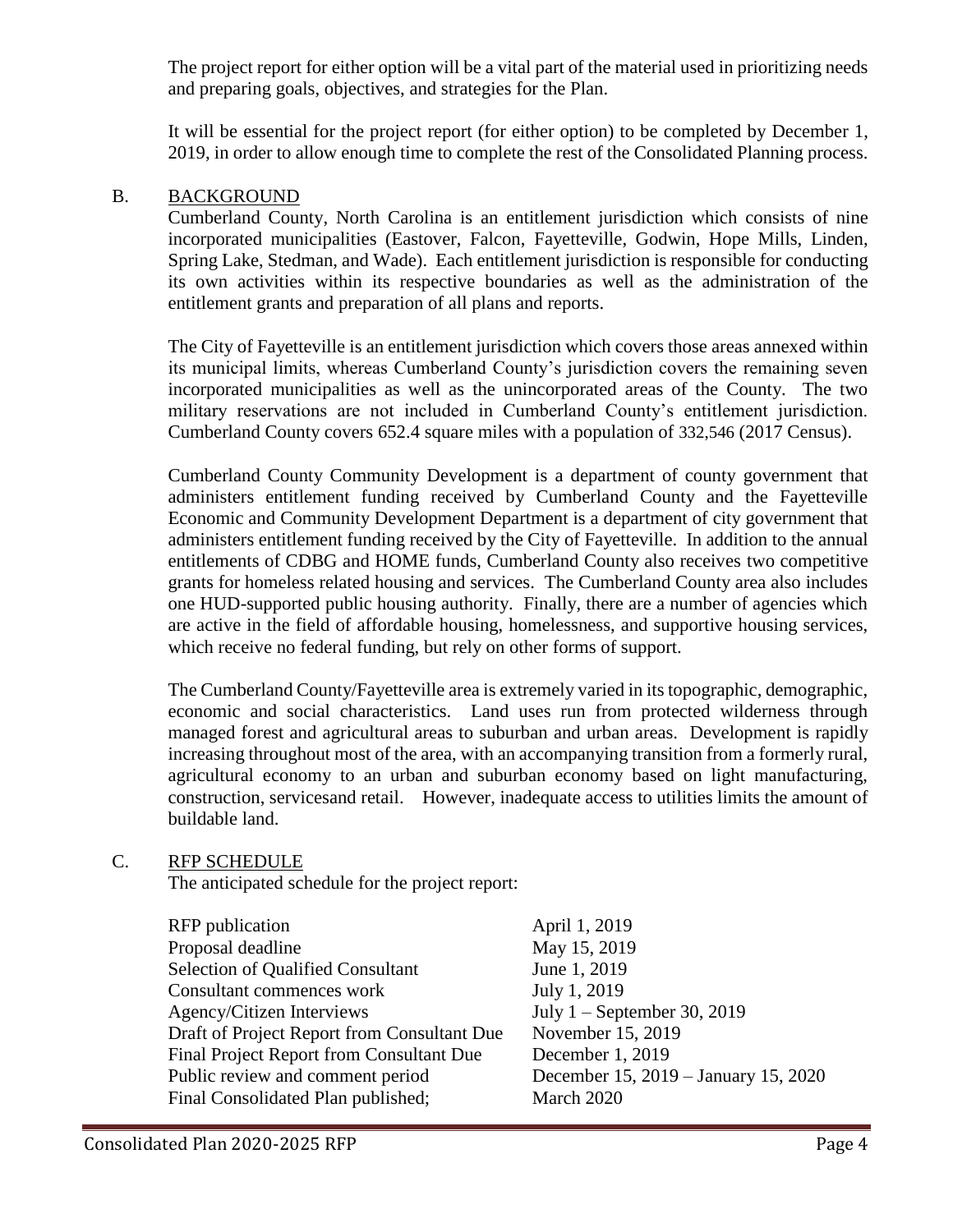County/City Public Hearing

#### D. EXISTING BACKGROUND MATERIAL

The following material is attached for general guidance:

- 1. HUD Regulations at 24 CFR Part 91 (Consolidated Submission for Community Planning and Development Programs; Final Rule);
- 2. A Desk Guide for Using IDIS to Prepare the Consolidated Plan, Annual Action Plan, and CAPER/PER;
- 3. A Desk Guide for Using CPD Maps;
- 4. HUD Notice CPD-16-16 Neighborhood Revitalization Strategy Areas (NRSAs) in the Community Development Block Grant (CDBG) Entitlement Program;
- 5. Fair Housing Planning Guide;
- 6. The City's and County's 2015 Consolidated Plan;
- 7. HUD Notice CPD-19-02 (Low- and Moderate-Income Summary Data Updates) and other recent Census data (as necessary);
- 8. GIS data and maps as requested; and
- 9. Other plans and studies as requested.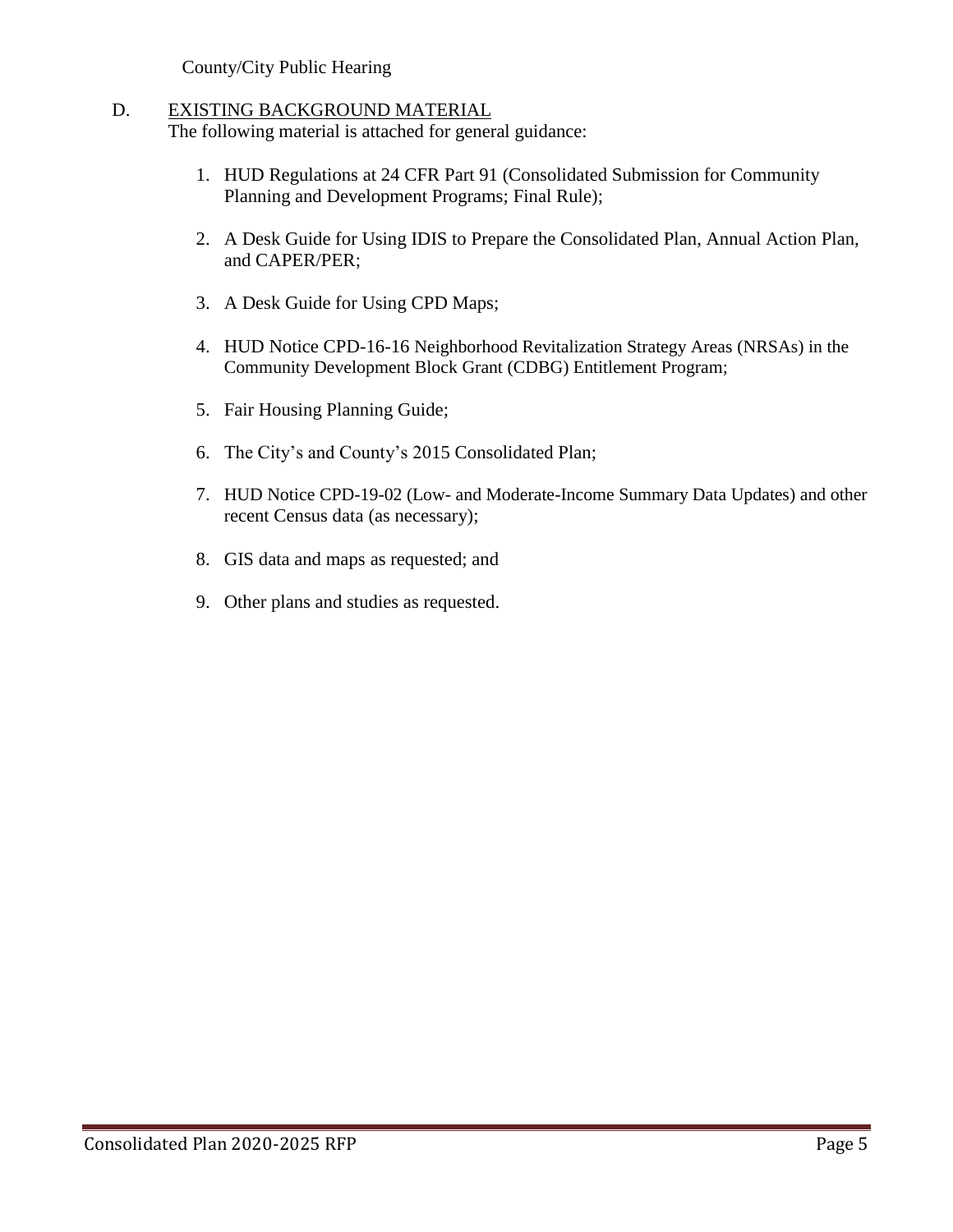## **SECTION 2 SCOPE OF WORK**

The proposer shall prepare a project report for either Option 1 or Option 2 as indicated in Section 1.A of this RFP. The project report must meet the requirements set out in the federal regulations at 24 CFR Part 91, **excluding those paragraphs pertaining only to HOPWA grantees.** The proposer will submit the project report which will include all the required data and other information outlined in the relevant sections of 24 CFR Part 91, "A Desk Guide for Using IDIS to Prepare the Consolidated Plan, Annual Action Plan, and CAPER/PER", HUD Notice CPD-16-16 "Neighborhood Revitalization Strategy Areas (NRSAs) in the Community Development Block Grant (CDBG) Entitlement Program", and "Fair Housing Guide" attached. The data and information assembled in the project report must be identifiable for each jurisdiction (City and County).

This work shall also include:

- 1. Assembling data from various sources and presenting it in the tables required by HUD, with additional tabulations and maps needed to present the fullest possible picture of housing needs and market conditions throughout the City and County area.
- 2. Analyzing, summarizing, and drawing conclusions from the data, including, where appropriate, comparisons with national and state data that will assist the Steering Committee and Focus Groups in prioritizing local needs.
- 3. Drawing the maximum possible extent on existing material available to the City, County, and local agencies.
- 4. Meet with City and County staff to plan and coordinate area's stakeholders' meetings and focus group sessions. Attending at least some community meetings and meetings of the Steering Committee and Focus Groups to present reports and assist with the process of drawing up priorities and strategies. This work may be billed separately at an hourly rate to be included in the proposal.
- 1. Providing, in addition to the final project report, a copy of all data used in the report in its most disaggregated form, together with its source.
- 2. An examination of the project area and housing market and prevalent practices in related transactions as they directly or indirectly impact housing choice. Public and private transactions and entities need to be evaluated; including, but not limited to, the following areas: Town, City, and County laws; ordinances, regulations, policies and procedures; mortgage lending; insurance sales and underwriting; property appraisal; realtors; mortgage brokerage; and property management.
- 3. An explanation of how areas were evaluated, what was found, proposed methods of correction to address identified impediments; and identification of potential financial and organizational resources to implement the corrective actions.
- 4. A process for obtaining input from citizens in the community, especially those for whom fair housing is a concern, by holding public meetings or other forums.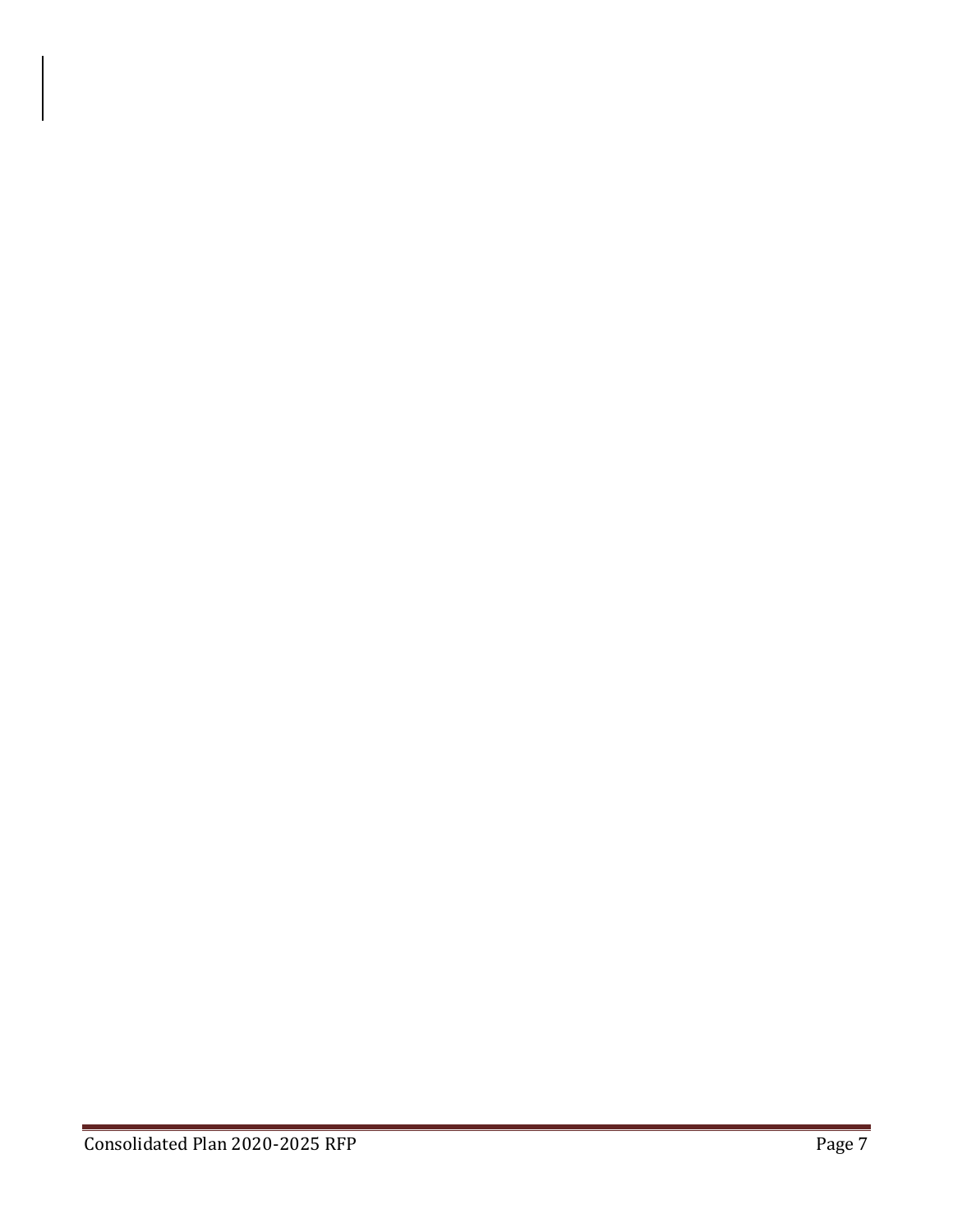#### **SECTION 3 INSTRUCTIONS FOR PROPOSALS**

#### A. PROPOSALS DEEMED RESPONSIVE TO THIS RFP

In order to be deemed fully responsive to this RFP, a proposer must complete and submit the following information, forms, and documents as part of the proposal. Any proposal that fails to comply with these instructions shall be deemed non-responsive and shall be subject to rejection by CCCD AND FECD. CCCD AND FECD may allow a proposal to be amended to make it responsive if there are extenuating circumstances. CCCD AND FECD may also request additional information from any person, firm, or corporation submitting a proposal.

- a. Name of firm, address and telephone number.
- b. Brief history of firm, including year firm was established and any prior firm names.
- c. The firm's capabilities and prior experience in the specific technical areas needed for this project.
- d. Listing of similar projects including date, duration, cost, and staff assigned.
- e. A list of personnel to be assigned to the project, with experience records of each person.
- f. Outside associates, sub-vendors, and consultants that may be retained (see provisions on Minority Business Plan).
- g. A description of how your firm would conduct the project, including each task in the scope of work and any sub-tasks that may be necessary.
- h. A proposed time schedule for completing each task in the Scope of Work and a method of assuring that the time schedule is met, including the name of the person responsible for the time schedule.
- i. Cost estimates for completing the Project report as outlined in Section 2, Scope of Work.
- j. Proposer's Equal Employment Opportunity (EEO) Certification.
- k. A minimum of three (3) business references giving current names, addresses and telephone numbers in each instance, with the type of services provided if the references are clients.
- l. A Certificate of Insurance evidencing coverage as follows: \$1,000,000 Professional Liability; General Liability \$1,000,000 per occurrence; \$2,000,000 aggregate Automobile Liability; \$300,000 Worker's Compensation to statutory limits; Employers liability, with the City of Fayetteville and the Cumberland County to be named as an additional insured for General Liability. In the absence of such certificate, proposers may submit a Letter-of-Commitment from an acceptable insurance company setting forth that the required insurance coverage will be available to the proposer at the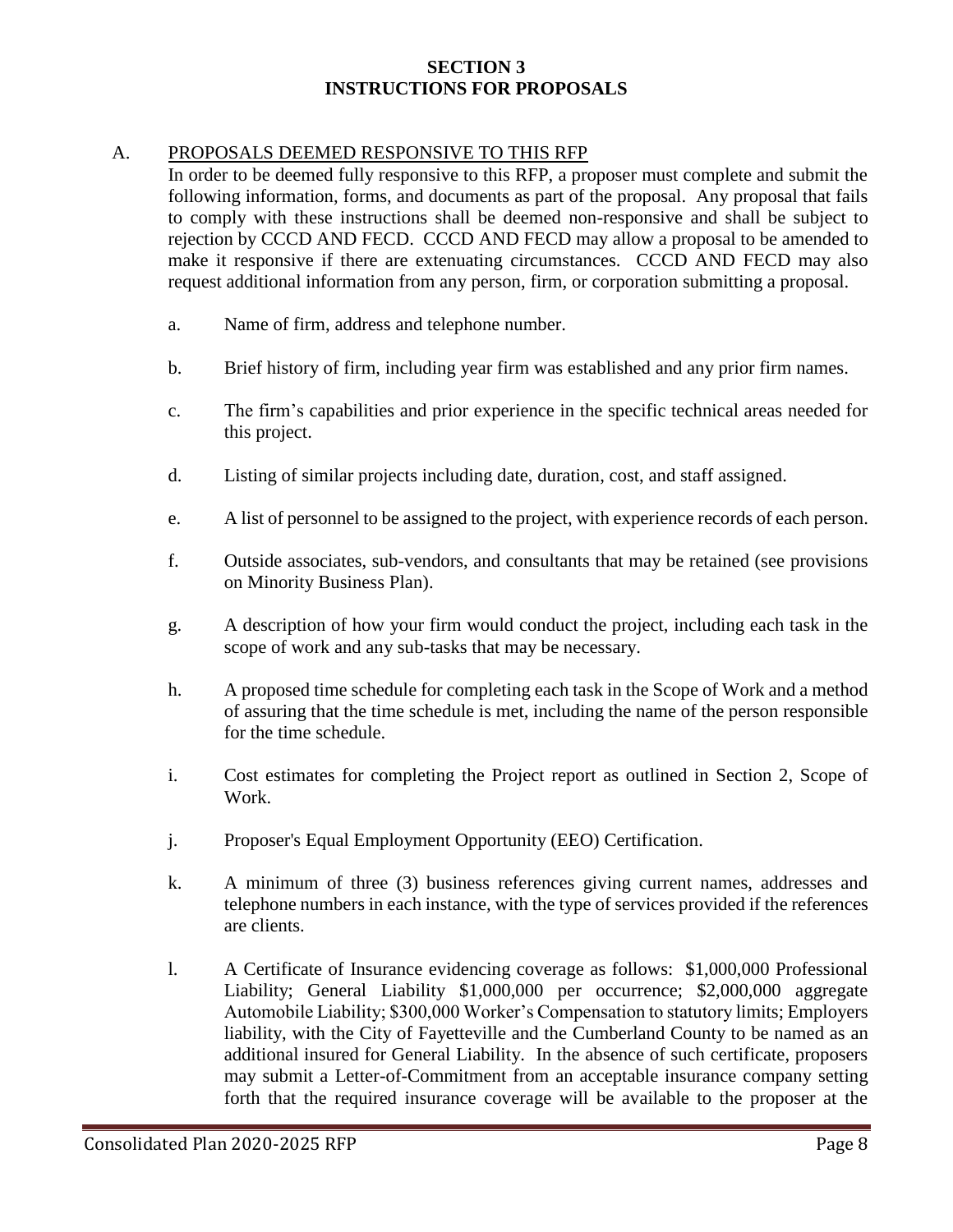time/term of contract commencement. Letters-of-Intent from insurance brokers will not be considered acceptable.

## B. SUBMISSION OF THE PROPOSAL

- 1. All proposals must be typed for submission on 8-1/2 x 11" white paper and must be bound in a secure manner.
- 2. Material/data not specifically requested for consideration, but which the proposer wished to submit, must not appear with the proposal form, but may appear only in an "additional data" section. This has specific reference to the following types of data:
	- a. standard brochure/photographs;
	- b. promotional material with minimal technical content;
	- c. generalized narrative or supplementary information; and
	- d. supplementary graphic materials.
- 3. The Bidding Firm (s) shall submit **one (1) original** with **(1) identical copy** of the Response in print and with **one PDF copy provided on USB drive**. An original signature must be included on the "CITY OF FAYETTEVILLE AND COUNTY OF CUMBERLAND REQUEST FOR PROPOSAL SUBMISSION FORM" (See Section 6 of the RFP) document submitted with original document. The envelope shall be plainly marked with the name, current mailing address and telephone number of the proposer, and shall state:

"*Proposal for a Consolidated Plan Project Report (Option #) – City of Fayetteville / County of Cumberland*"

4. An official authorized to bind the respondent to its contents for a period of not more than sixty (60) days thereafter must sign the proposal.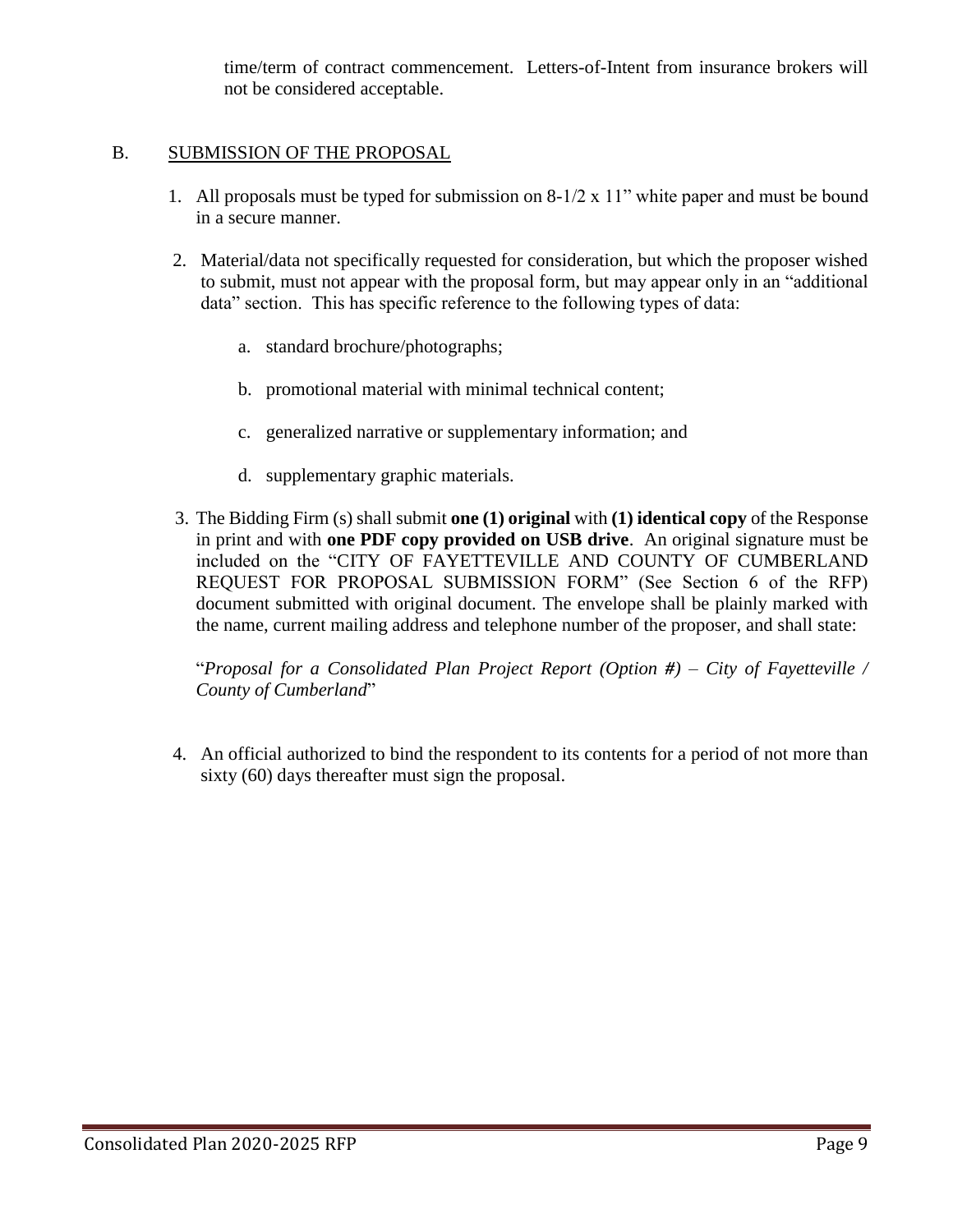#### C. DEADLINE FOR RECEIPT OF PROPOSALS

1. Proposals must be received by mail or by hand delivery to the attention of:

Cumberland County Community Development 707 Executive Place Fayetteville, North Carolina 28305

#### **\*\*Note: No electronically transmitted proposals will be accepted.**

- 2. Proposals shall be received on or before **May 15, 2019 by 4:00 p.m. EST**. Proposals received after the above assigned date and time shall not be considered.
- 3. It is the sole responsibility of the proposer to ensure the proposal is received before the submission deadline. A proposer shall bear all risks associated with delays in mail, courier services, or delivery.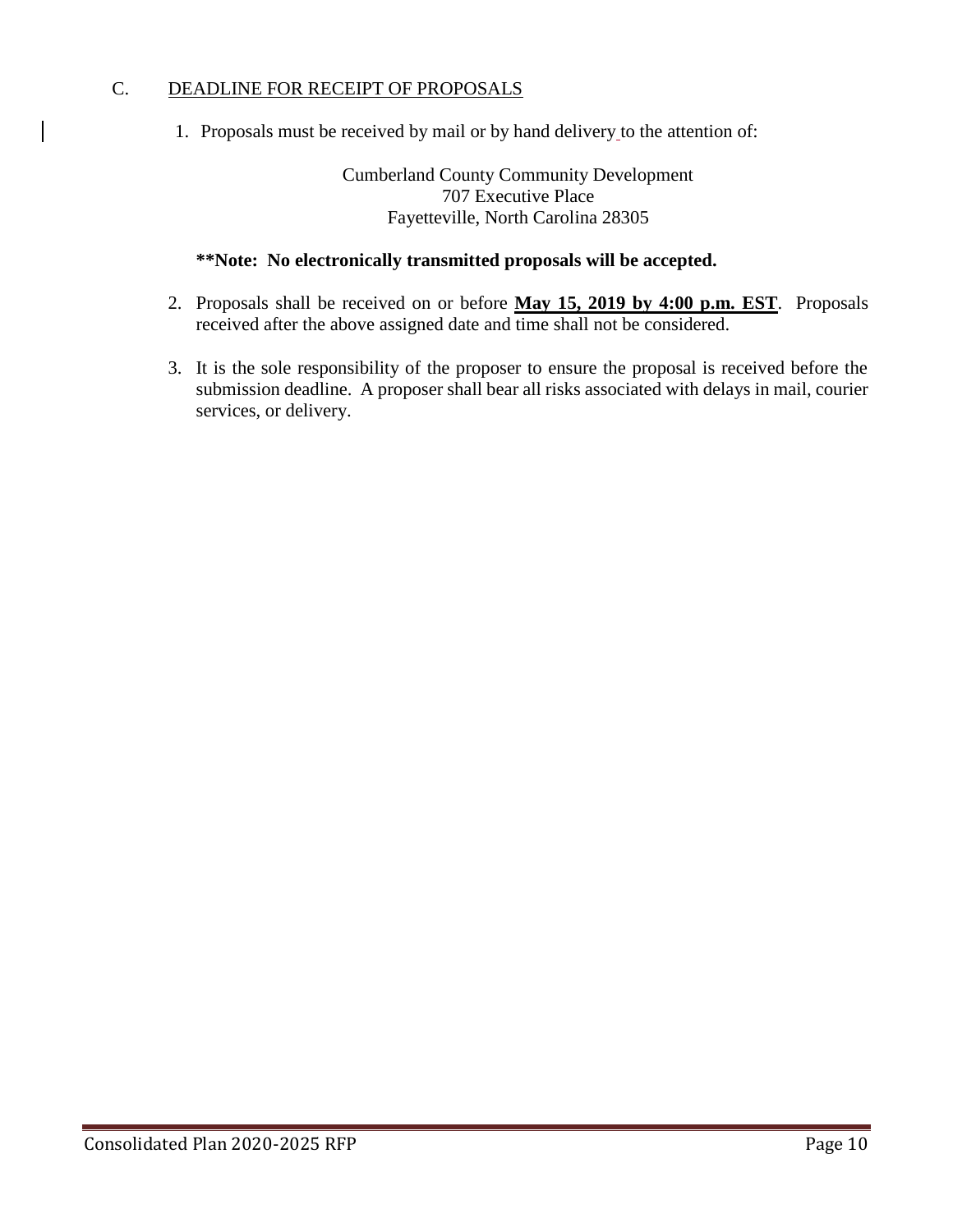#### **SECTION 4 SELECTION PROCESS AND EVALUATION CRITERIA**

#### A. SELECTION PROCESS

CCCD and FECD reserve the right to act as sole judge of the content of the proposals submitted for evaluation and selection.

CCCD and FECD may, at their sole discretion, reject any or all proposals submitted in response to this RFP. CCCD and FECD shall not be liable for any cost incurred in connection with preparation and submittal of any proposal.

Selection of the best proposal will be made on the basis of the criteria set forth in this RFP.

#### B. EVALUATION PROCESS/CRITERIA

A selection panel will conduct the evaluation of proposals. CCCD and FECD, at its option, may invite one (1) or more proposers to make an oral presentation to the selection panel. It is the intention that selection of a consultant will be made within thirty (30) days of the submission deadline. CCCD and FECD reserve the right to negotiate terms and conditions with the selected proposer.

Selection of the best responsible proposal will be based upon the following considerations/criteria:

- 1. Experience and capability of the firm to perform Scope of Work;
- 2. Experience of personnel assigned to the project;
- 3. Time schedule proposed to accomplish tasks in the Scope of Work;
- 4. Completeness and clarity of the approach to each item in Scope of Work;
- 5. Estimated cost of services;
- 6. Any additional suggestions which may have a positive contribution to the project; and
- 7. The use of certified minority contractors/vendors as a part of the project.

#### C. APPROVAL OF CONTRACT

Depending on the amount of the contract, CCCD and FECD may approve the contract forthwith, or may recommend and seek authorization from its respective Board to award a contract with the selected proposer. This recommendation shall be rendered at the Boards' meetings and is subject to public review and comment.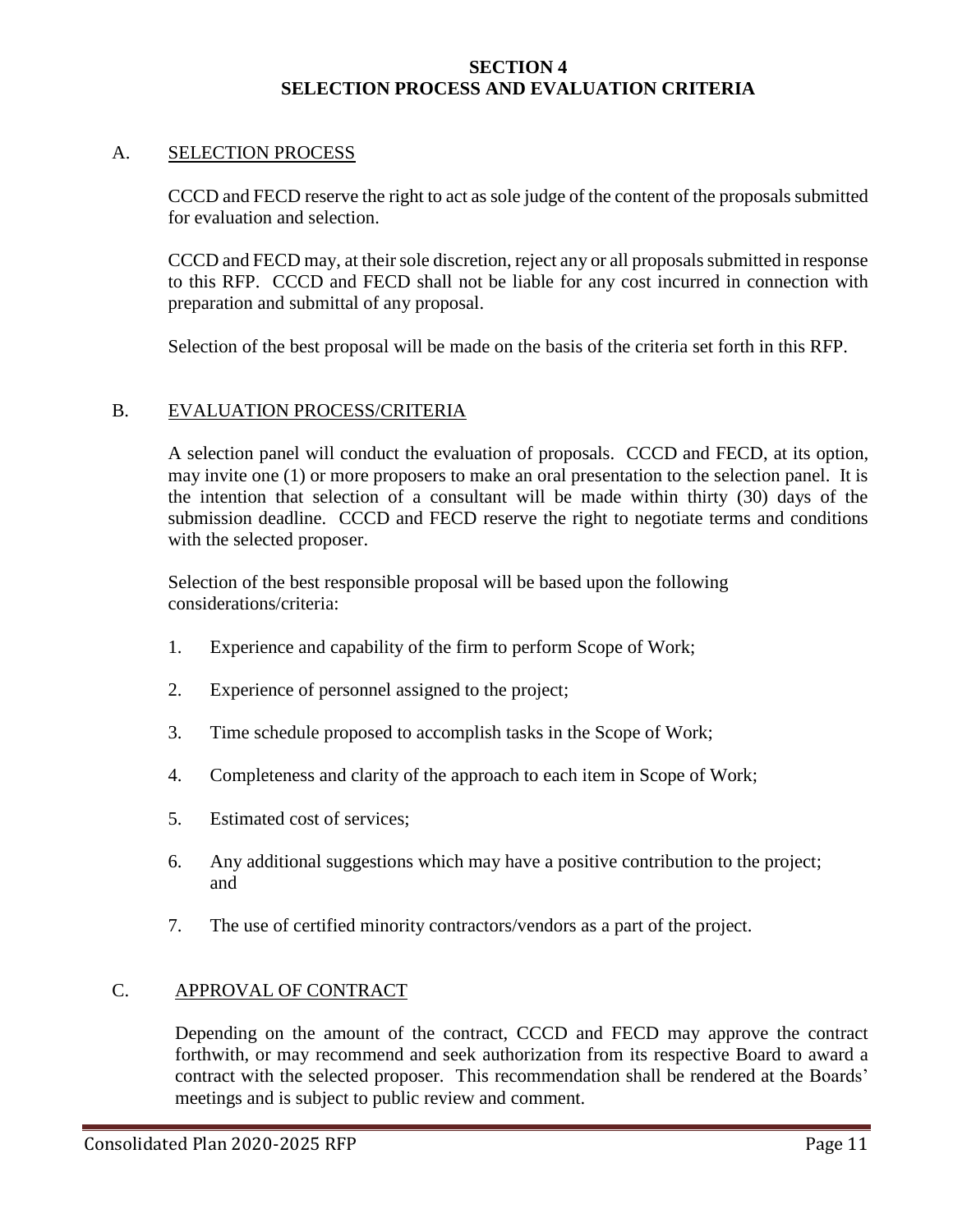In the event that CCCD and FECD determines, in its sole discretion, that it is necessary to revise any Part of this RFP, an addendum, supplement, or amendment to this RFP will be posted at [http://www.co.cumberland.nc.us/community\\_dev.aspx](http://www.co.cumberland.nc.us/community_dev.aspx) and http://www.cityoffayetteville.org/community\_development/default.aspx. It is the responsibility of the proposer to check the website for any such addendums, supplements, or amendments made to the RFP.

#### E. QUESTIONS

All questions related to this RFP may be directed to either of the following:

Delores (Dee) Taylor, Interim Director Cumberland County Community Development E-mail: [smclean@co.cumberland.nc.us](mailto:smclean@co.cumberland.nc.us) (910) 323-6112

Cynthia Blot, Director Fayetteville Economic & Community Development E-mail: cblot@ci.fay.nc.us (910) 433-1590

Questions shall be in written form and may be sent by mail, facsimile or e-mail.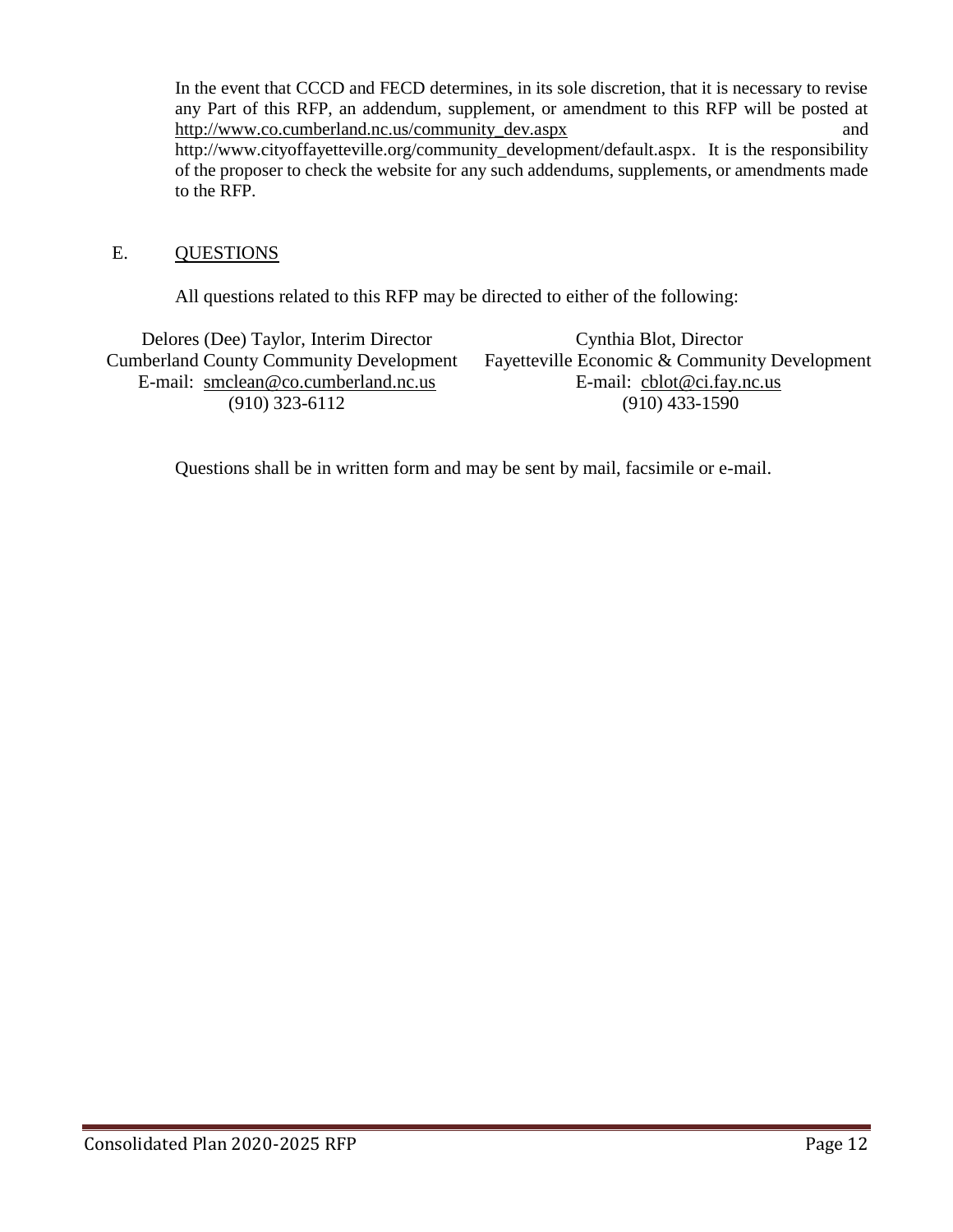#### **SECTION 5 GENERAL INFORMATION AND REQUIREMENTS**

#### EFFECTIVE PERIOD OF PROPOSAL

All proposals are required to remain in effect for at least 90 days from the date submitted to the County for review.

#### PUBLIC INFORMATION

All information, documentation, and other materials submitted in response to this solicitation are considered non-confidential and/or non-proprietary and are subject to public disclosure.

#### MWE/WBE & UTILIZATION OF SMALL BUSINESSES

Please state and certify whether your firm or any potential sub-contractors participate in the Minority and Women Owned Business Enterprise (MBE/WBE).

It is the policy of the United States that small business concerns, veteran-owned small business concerns, service-disabled veteran-owned small business concerns, HUB Zone small business concerns, small disadvantaged business concerns, and women-owned small business concerns shall have the maximum practicable opportunity to participate in performing contracts let by any Federal agency, including contracts and subcontracts for subsystems, assemblies, components, and related services for major systems. It is further the policy of the United States that its prime contractors establish procedures to ensure the timely payment of amounts due pursuant to the terms of their subcontracts with small business concerns, veteran- owned small business concerns, service-disabled veteran-owned small business concerns, HUB Zone small business concerns, small disadvantaged business concerns, and women-owned small business concerns.

The Contractor hereby agrees to carry out this policy in the awarding of subcontracts to the fullest extent consistent with efficient contract performance. The Contractor further agrees to cooperate in any studies or surveys as may be conducted by the United States Small Business Administration or the awarding agency of the United States as may be necessary to determine the extent of the Contractor's compliance with this clause.

Contractors acting in good faith may rely on written representations by their subcontractors regarding their status as a small business concern, a veteran-owned small business concern, a service-disabled veteran-owned small business concern, a small disadvantaged business concern, or a women-owned small business concern.

## EQUAL EMPLOYMENT OPPORTUNITY

Consultant will be required to comply with all applicable federal and state equal opportunity, affirmative action, and minority representation laws.

## CLARIFICATIONS AND INTERPRETATIONS

Any clarifications or interpretations of this RFP that materially affect or change its requirement will be provided by the City and County as an addendum. These items must be received by the County 10 days prior to the proposal due date to allow for proper notification. All such addenda issued by the City and County shall be issued before the proposals are due as part of the RFP, and all Respondents shall acknowledge receipt of and incorporate each addendum in its Reponses. Any additional information or addenda will be posted on the County's website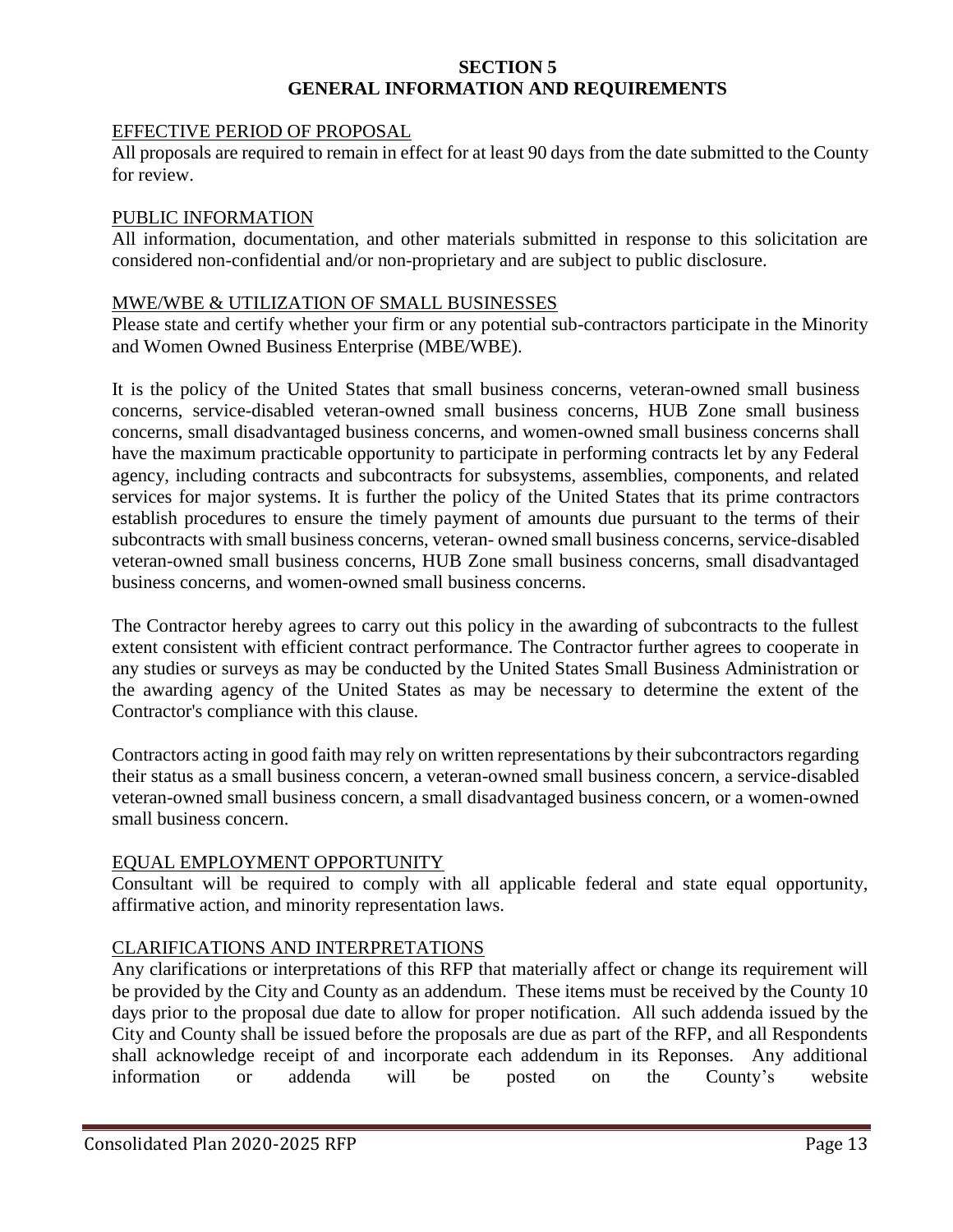http://co.cumberland.nc.us/departments/community-development-group/community\_development and the City's website at [http://fayettevillenc.gov/government/city-departments/purchasing-division.](http://fayettevillenc.gov/government/city-departments/purchasing-division)

## NO LOBBYING

Respondent acknowledges and accepts that from the Date of Issuance of the RFP until a final decision has been made by the City and County, it will not take any action, make any effort or support, or engage others on its behalf to take actions or efforts, with attempt to influence the decision-making process for this RFP in the favor of the Respondent. This includes direct contact with the County Commissioners, County Manager, County Staff of Cumberland County, City Council, City Manager, City Staff of City of Fayetteville, and others who may be engaged in the process or grant program. Additionally, the Respondent acknowledges and accepts that it will not attempt to use public communication such as the news media, social media, etc. as a means of attempting to influence the RFP evaluation or decision-making process. Any Respondent violating any of the aforementioned conditions is subject to immediate disqualification for consideration.

## RESERVATION OF RIGHTS

The City and County may evaluate the Responses based on the anticipation completion of all or any portion of the Project. The City and County reserves the right to reject any and all Responses and resolicit for new Responses; or to reject any and all proposals and temporarily or permanently abandon the Project. The City and County makes no representations, written or oral, that it will enter into any form of agreement with any respondent to this RFP for any project and no such representation is intended or should be construed by the issuance of this RFP.

## ACCEPTANCE OF EVALUATION METHODOLOGY

By submitting Responses to this RFP, Respondent accepts the evaluation process and acknowledges and accepts that the determination of the most qualified firm(s) will require subjective judgments by the City and County.

## NO REIMBURSEMENT FOR COSTS

The Respondent acknowledges and accepts that any costs incurred from the Respondent's participation in this RFP shall be at the sole risk and responsibility of the Respondent.

## ELIGIBLE RESPONDENTS

Only individual firms or lawfully formed business organizations may apply (this does not preclude a Respondent from using consultants). The City and County will contract only with the individual firm or formal organization that submits its Responses.

## REFERENCE CHECKS

Respondent acknowledges and accepts that through the RFP evaluation process reference checks and background investigation may be conducted as part of the due-diligence process.

## DISPOSITION OF PROPOSALS

All submitted proposals become the property of the City and County.

## NONCONFORMING TERMS AND CONDITIONS

A proposal that includes terms and conditions that do not conform to the terms and conditions in the RFP is subject to rejection as non-responsive. The City and County reserves the right to permit the Proposer to withdraw nonconforming terms and conditions from its proposal prior to a determination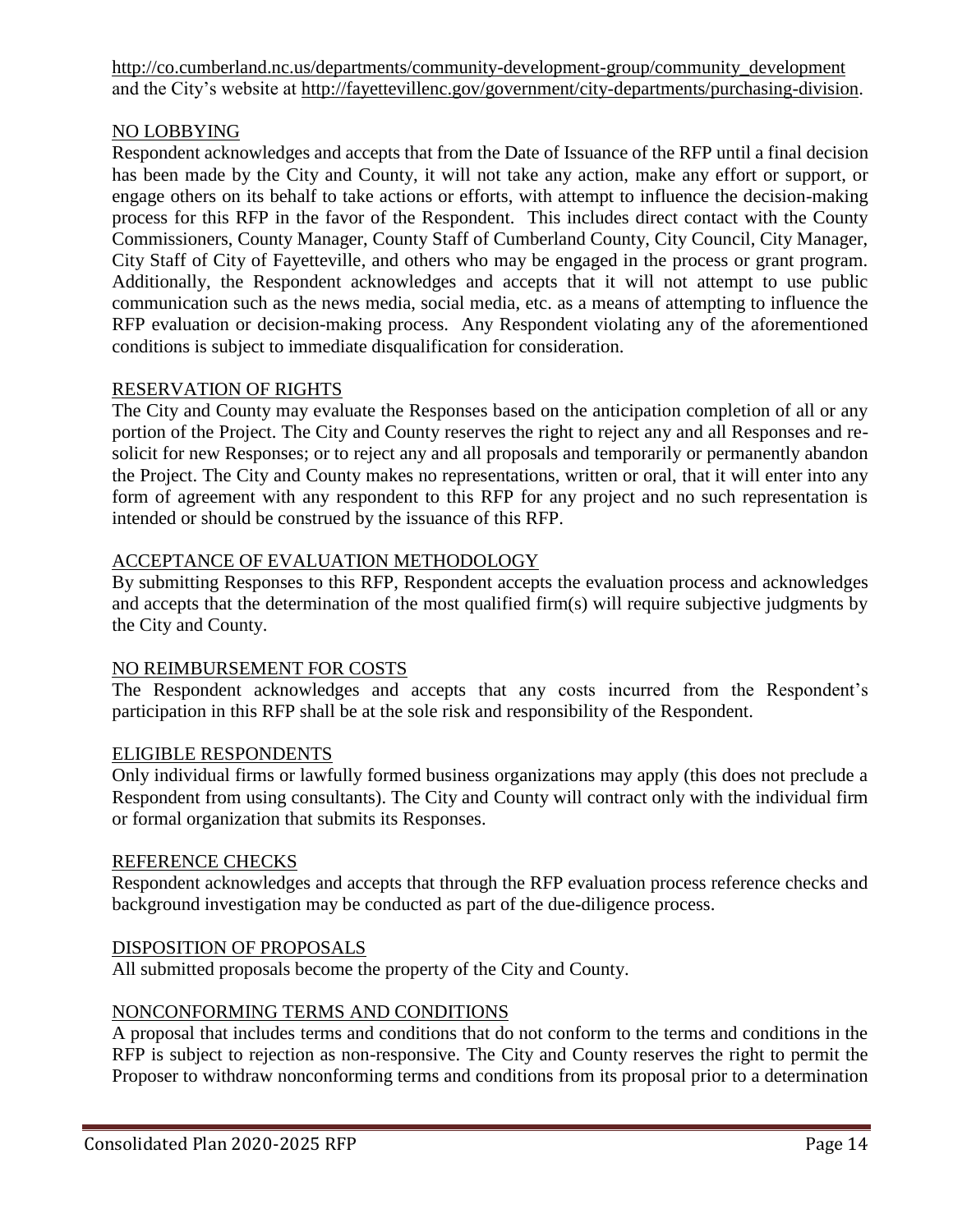by the City and County of non-responsiveness based on the submission of nonconforming terms and conditions.

## DEBARMENT AND SUSPENSION

By submitting a proposal, the Proposer certifies that it is not currently debarred nor suspended from submitting proposals for contracts issued by any political subdivision or agency of the State of North Carolina or the Federal government; and that it is not a person or entity that is currently debarred or suspended from submitting proposals from contracts issued by any political subdivision or agency of the State of North Carolina or the Federal government. Respondent must be registered at Sam.gov to be eligible.

## OTHER SUPPLEMENTAL CONDITIONS REQUIREMENT

In accordance with the applicable statutes and regulations governing the CDBG, HOME, other federal funds or State funds, I hereby certify that:

**Utilization of Minority/Women & Disadvantaged Contractors** – Projects receiving federal funds must notify and include minority and women contractors in their bidding process. Executive Order 11625 (Utilization of Minority Business Enterprise) and Executive Order 12138 (Utilization of Female Business Enterprise).

**Davis-Bacon Prevailing Wage Rate Labor Standards** – Any construction project receiving \$2,000 or more in federal funds, as applicable, will be required to comply with prevailing wage requirement.

**Section 3** – Projects receiving federal funding that involve building or public facilities improvements must, to the greatest extent feasible, utilize area lower income residents for employment and training opportunities (24 CFR Part 135).

**Environmental Regulations** – All funded projects must undergo environmental review to ensure compliance with the National Environmental Protection Act regulations. In accordance with 24 CFR Part 58.22, the applicant agrees to refrain from undertaking any physical activities or choice-limiting actions until the City and County has issued the agency a written environmental notice to proceed. Choice-limited activities include, but not limited to, acquisition of real property, leasing, repair, rehabilitation, demolition, conversion, or new construction. This limitation applies to all parties in the development process, including public or private nonprofit or for-profit entities, or any of their contractors.

**Title VI of the Civil Rights Act of 1964** – No person shall be excluded from participation in, be denied the benefits of, or subjected to discrimination under any program or activity receiving federal financial assistance on the grounds of race, color, or national origin. (Public Law 99-352).

**Title VIII of Civil Rights Act of 1969** – The Fair Housing Act prohibits discrimination in the sale or rental of housing, the financing of housing, or the provision of brokerage services, including otherwise making unavailable or denying a dwelling to a person, because of race, color, religion, sex, national origin, or familial status. (Public Law 90-294).

**American Disabilities Act** – Projects receiving federal funding involving physical activities must include accessibility and comply with the Americans with Disabilities Act guidelines. Any federal funded service must be provided in an accessible location.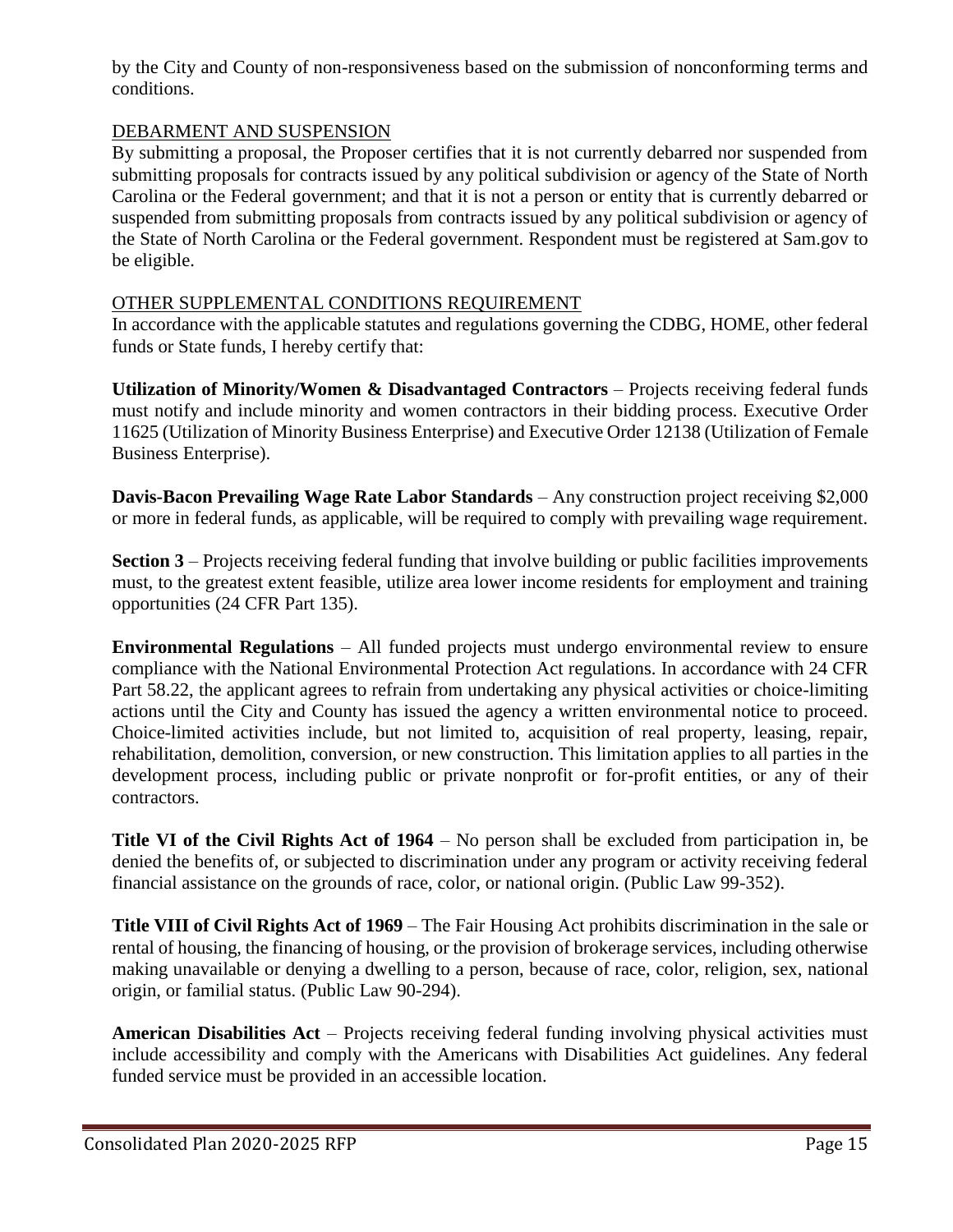**Drug-Free Workplace** – The agency shall make a good faith effort to maintain a drug-free workplace. (24 CFR Part 21).

**Anti-Lobbying** – No federal funds shall be used for the purpose of influencing or attempting to influence an officer or employee of any agency, a member of congress, an officer or employee of congress, or an employee of a member of congress. (UCS Title 31 Section 1352).

**Lead-Based Paint** – Any activities involving the presence of lead-based shall comply with the requirements of 24 CFR Part 35.

Community Development Block Grant Program funds shall be used exclusively for eligible activities permitted by 24 CFR Part 570.

Home Investment Partnerships Program (HOME) funds shall be used exclusively for eligible activities permitted by 24 CFR 92.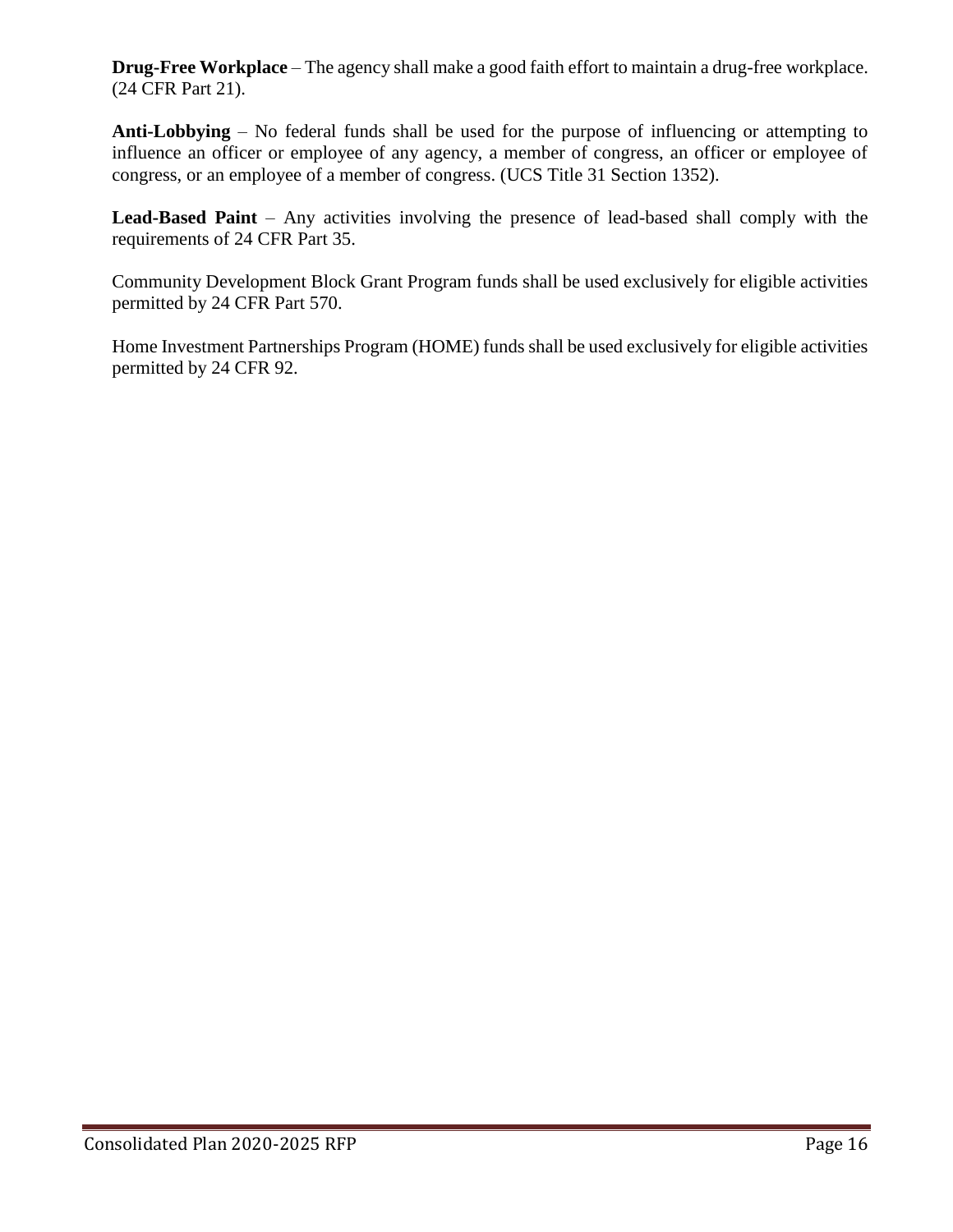## **SECTION 6 CITY OF FAYETTEVILLE AND COUNTY OF CUMBERLAND REQUEST FOR PROPOSAL SUBMISSION FORM CONSULTANT FOR 2020-2025 CONSOLIDATED PLANNING PROCESS**

| <b>COMPANY</b>          |  |  |
|-------------------------|--|--|
| <b>ADDRESS</b>          |  |  |
| CONTACT PERSON          |  |  |
| <b>TELEPHONE NUMBER</b> |  |  |
| <b>EMAIL</b>            |  |  |

NOTE TO RESPONDENTS: SUBMIT ENTIRE SECTION WITH RESPONSE. THIS EXECUTION OF OFFER MUST BE COMPLETED, SIGNED, AND RETURNED WITH THE RESPONDENT'S QUALIFICATIONS. FAILURE TO COMPLETE, SIGN, AND RETURN THIS EXECUTION OF OFFER WITH THE QUALIFICATIONS, MAY RESULT IN REJECTION OF THE QUALIFICATIONS.

SIGNING A FALSE STATEMENT VOIDS THE SUBMITTED QUALIFICATIONS OR ANY AGREEMENTS OR OTHER CONTRACTUAL ARRANGEMENTS, RESULTING FROM THE SUBMITALL OF A FALSE STATEMENT(S) WITHIN THE RESPONDENT'S QUALIFICATIONS, AND THE RESPONDENT MAY BE REMOVED FROM ALL FUTURE PROPOSER LISTINGS OF CCCD AND FECD DEPARTMENTS. A FALSE CERTIFICATION SHALL BE DEEMED A MATERIAL BREACH OF CONTRACT AND, AT THE CITY'S AND COUNTY'S OPTION, MAY RESULT IN TERMINATION OF ANY RESULTING CONTRACT.

By signature hereon, Respondent acknowledges and agrees that (1) this RFP is a solicitation for interest and is not a contract or an offer to contract; (2) the submission of Responses by Respondent in response to this RFP will not create a contract between the City / County and Respondent; (3) neither the City / County or the Committee, or any of their representatives, have made a representation or warranty, written or oral, that one or more contracts with the City / County will be awarded under this RFP; and (4) Respondent shall bear, as its sole risk and responsibility, any cost which arises from Respondent's preparation of a response to this RFP.

By signature hereon, Respondent offers and agrees to furnish to the City / County all the products and/or services more particularly described in its Responses, and to comply with all terms, conditions and requirements set forth in the RFP document and contained herein.

By signature hereon, Respondent affirms that they have not given, nor intends to give at any time hereafter, any economic opportunity, future employment, gift, loan, gratuity, special discount, trip, favor or service to a public servant, elected officials, leadership or staff of the County, City or partner organizations in connection with the submitted Responses.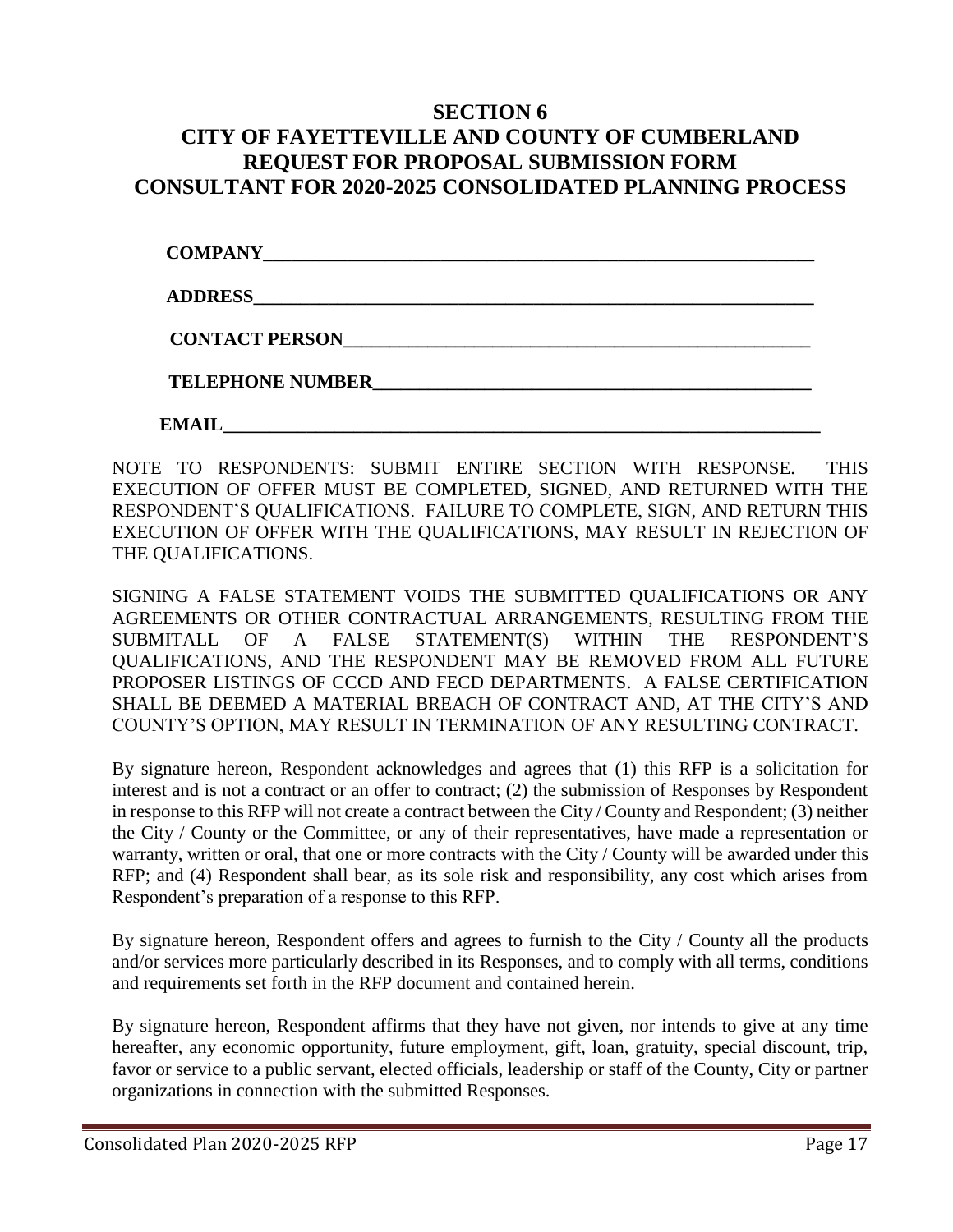By signature hereon, the Respondent hereby certifies that neither the Respondent; nor the firm, corporation, partnership or Developer represented by the Respondent; or anyone acting for such firm, corporation, or institution has violated the antitrust laws of this state or the Federal antitrust laws, nor communicated directly or indirectly the Responses mad to any competitor or any other person engaged in such line of business.

By signature hereon, Respondent represents and warrants that:

Respondent is a reputable company regularly engaged in providing products and/or services necessary to meet the terms, conditions and requirements of the RFP;

Respondent has the necessary experience, knowledge, abilities, skills, and resources to satisfactorily perform the terms, conditions and requirements of the RFP;

By signature hereon, Respondent certifies that the individual signing this document and the documents made part of the RFP is authorized to sign such documents on behalf of the company and to bind the company under any agreements or other contractual arrangements which may result from the submission of the Response.

By signature hereon, Respondent affirms that no compensation has been received for participation in the preparation of the specifications for this RFP.

By signature hereon, Respondent affirms that it has not violated any of the noted No-Lobbying provisions or specifications contained in this RFP.

By signature hereon, Respondent agrees to defend, indemnify, and hold harmless the City / County and the Committee, all of their officers, agents and employees against all claims, actions, demands, proceedings, costs, damages, and liabilities, arising out of, connecting with, or resulting from, any acts or omissions of Respondent; or any agent, employee, subcontractor or supplier of Respondent in the execution or performance of any agreements; or other contractual arrangements which may result from the submission of these Responses.

By signature hereon, Respondent acting in good faith may rely on written representations by their subcontractors regarding their status as a small business concern, a veteran-owned small business concern, a service-disabled veteran-owned small business concern, a small disadvantaged business concern, or a women-owned small business concern.

The Respondent shall confirm that a subcontractor representing itself as a HUB Zone small business concern is certified by SBA as a HUB Zone small business concern by accessing the System for Award Management database or by contacting the SBA. Options for contacting the SBA include –

HUB Zone small business database search application Web page at [http://dsbs.sba.gov/dsbs/search/dsp\\_searchhubzone.cfm;](http://dsbs.sba.gov/dsbs/search/dsp_searchhubzone.cfm) or [http://www.sba.gov/hubzone;](http://www.sba.gov/hubzone) In writing to the Director/HUB, U.S. Small Business Administration, 409 3rd Street, SW., Washington DC 20416; or The SBA HUB Zone Help Desk at [hubzone@sba.gov](mailto:hubzone@sba.gov)